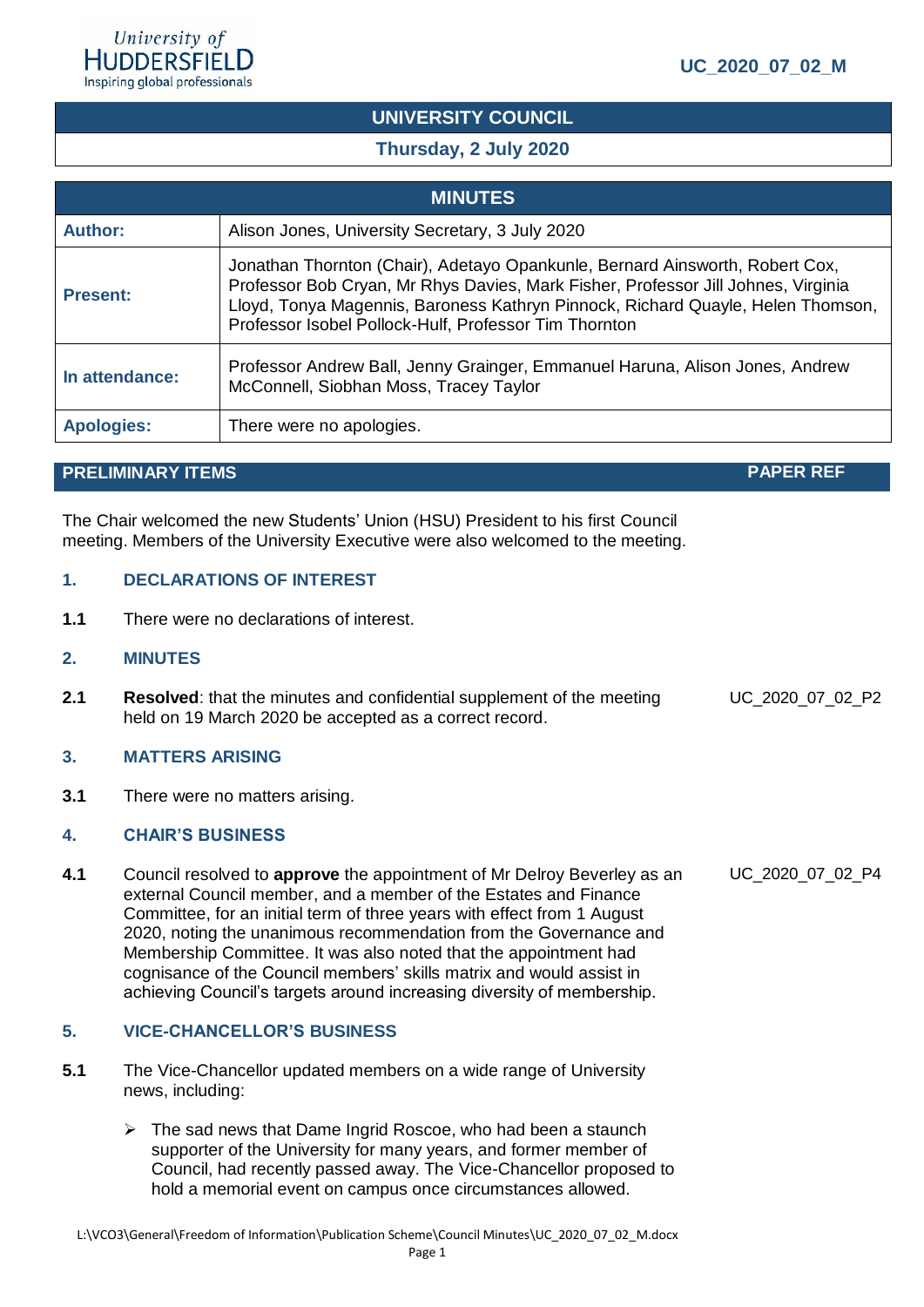- ➢ Over 400 final-year and second-year students from the University's Departments of Nursing and Midwifery and Allied Health Professions had been called into action to help the NHS battle Covid-19. Head of Department, Professor Barry Tolchard, together with colleagues, had been working closely with NHS Trusts to ensure that Huddersfield students were best deployed around the region.
- ➢ At the Government's request, the School of Applied Sciences agreed to the loan of a ThermoFisher 7500-Fast PCR machine to assist with the target of carrying out 100,000 Covid-19 tests every day.
- ➢ 3D printing facilities at the 3M BIC have produced a stream of parts for devices that will shield vital workers during the Covid-19 pandemic. The four Ultimaker machines are dedicated to the production of head and chin restraints that will be fitted to shields designed to protect wearers against transmission of the virus.
- ➢ Professor Karen Ousey, Director of the University's Institute of Skin Integrity and Infection Prevention, was part of a team that conducted detailed research into the pressure damage that can be caused by a wide range of medical devices, including face masks. The findings and recommendations were published in the Journal of Wound Care.
- ➢ The University has donated substantial stocks of personal protective equipment (including 18,000 pairs of blue gloves, 150 pairs of glasses and 150 face masks plus 20,000 waste bags) to the Huddersfield Royal Infirmary to help the hospital's frontline staff fight the coronavirus.
- $\triangleright$  Companies in the Leeds City Region that can manufacture vital products, such as hand sanitisers, face masks, scrubs and visors, have been collaborating with a Supply Chain Programme at the University to ensure they play the most effective role possible in combatting the coronavirus outbreak. The programme's goal is to help SMEs establish connections with larger companies, so that their products penetrate the supply chain more effectively.
- ➢ Pharmacy experts at the University have urged caution over claims that widely available antimalarial drugs could prevent and cure Covid-19, stating that the medicines could if used rashly have serious side effects. They were co-authors – in collaboration with a pharmacist from Malaysia, Chia Siang Kow, of the International Medical University in Kuala Lumpur – of an article in the [British Journal of Pharmacy](https://www.bjpharm.org.uk/) which is freely available for all to read online.
- ➢ Government Minister, Simon Clarke, commended the 3MBIC on his recent tour of the Centre. As part of the visit, the Minister toured the Centre's Innovation Avenue, which houses technology available to businesses for product design, prototyping, 3D printing, and product verification. The Minister also met the Northern Hub of the National Physical Laboratory (NPL), which is based in the Innovation Centre, tenants Ionix Advanced Technologies and Innovate Orthopaedics, as well as representatives from the University's Supply Chain Programme.
- $\triangleright$  The 3M BIC is gearing up for expansion as the coronavirus eases. Sue Cooke, CEO of the Centre, has a business plan in place that will help revive the local economy and provide a bounce-back platform for businesses to grow in the wake of the pandemic. Having just marked her first year as CEO, Sue Cooke believes the flexibility displayed by businesses, as they coped with the crisis, is a positive sign for the future and praised the rapid shifts of gear made by firms as they moved into areas such as the production of items including personal protective equipment and hand sanitiser.
- $\triangleright$  The visit by the Countess of Wessex to meet first-year optometry students working in the University's new facility and officially open the University's new Joseph Priestley Building unfortunately had to be postponed due to Covid-19.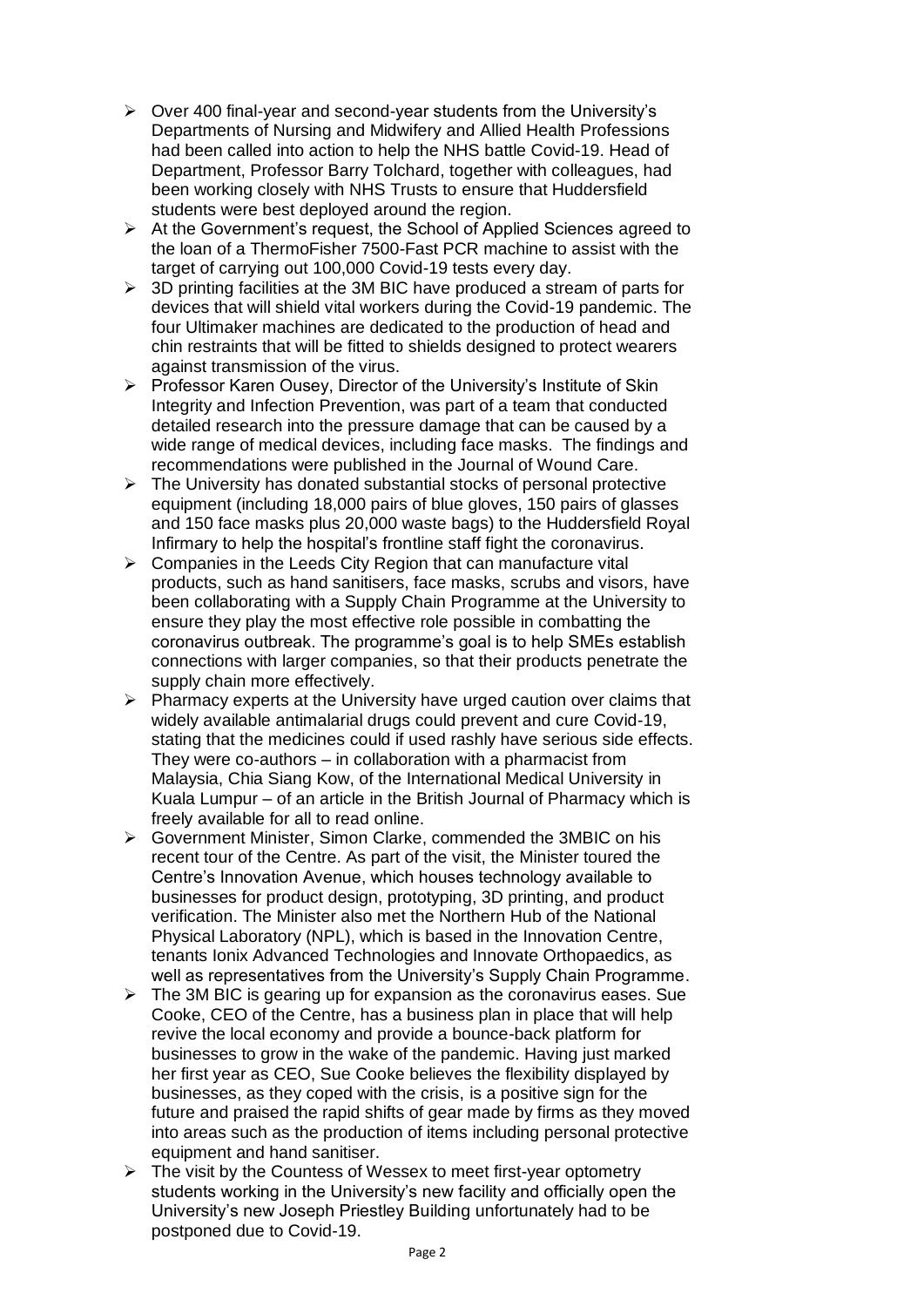- $\triangleright$  A new course at the University focusing on urgent and emergency care systems will help ensure that NHS resources are used as efficiently and effectively as possible. The innovative Urgent and Emergency Care Nursing Associate Apprenticeship has earned major funding from Health Education England (HEE), enabling the course to be launched at the start of 2021.
- ➢ Funding of £250,000 from the Office for Students (OfS) and Research England has been awarded to the University's student interdisciplinary challenge known as the ICE+ project. This two-year scheme will mean that hundreds of University of Huddersfield students will have the opportunity to develop their enterprise and innovation skills, raising their levels of employability in established companies or equipping them to start up their own enterprises.
- ➢ Professor Antoniou has harnessed Artificial Intelligence (AI) to help speed up the process of ADHD diagnosis in adults. The technology could result in major cost savings for the NHS and Grow MedTech, a major UK programme providing specialist support for innovation in medical technologies, has provided backing that will enable Professor Antoniou and his collaborators to explore the commercialisation of the product.
- ➢ Professors Andrew Ball and Fengshou Gu have now co-supervised 100 successful doctoral degree candidates, a major and rare milestone. The gold standard qualifications gained have enabled the 100-plus former research students to build successful careers around the world.
- ➢ New figures from the Higher Education Statistics Agency show that the University's staff are among the best qualified in the UK, with almost all of them now holding doctorates and other higher degrees; of the University's 925 lecturers, 685 (74.05 per cent) hold doctorates. A further 210 staff have other higher degrees, meaning that the percentage of lecturers with extra academic qualifications is now approaching 97% – the highest in the country.

# **6. UNIVERSITY SECRETARY'S BUSINESS**

- **6.1** The University Secretary presented an update on matters relating to the general governance of the University, key aspects of which included:
	- $\triangleright$  the 'business as usual' governance arrangements during the pandemic including the normal Scheme of Delegation and decision-making activities;
	- $\triangleright$  the forthcoming internal effectiveness review which would be conducted via a short form questionnaire to include additional questions around the adequacy of the current virtual meeting arrangements;
	- $\triangleright$  an update on activities relating to the OfS, particularly the temporary relaxation of the standard regulatory reporting requirements, the University's response the OfS consultation on unconditional offers, compliance with the Competition and Markets Authority (CMA) guidance on the need for universities to consult students on changes proposed to teaching, learning and assessment arrangements as a result of Covid-19;
	- $\triangleright$  the positive outcome of the University's Prevent Duty submission; and
	- ➢ the recent publication of the revised CUC Audit Code of Practice which had been circulated to members of Audit Committee and the delayed publication of the new HE Code of Governance.
- **6.2** Members considered and **approved** a proposal to publish University Council open minutes (once confirmed by Council and suitably redacted to protect the University's legitimate interests) with effect from the 2019/20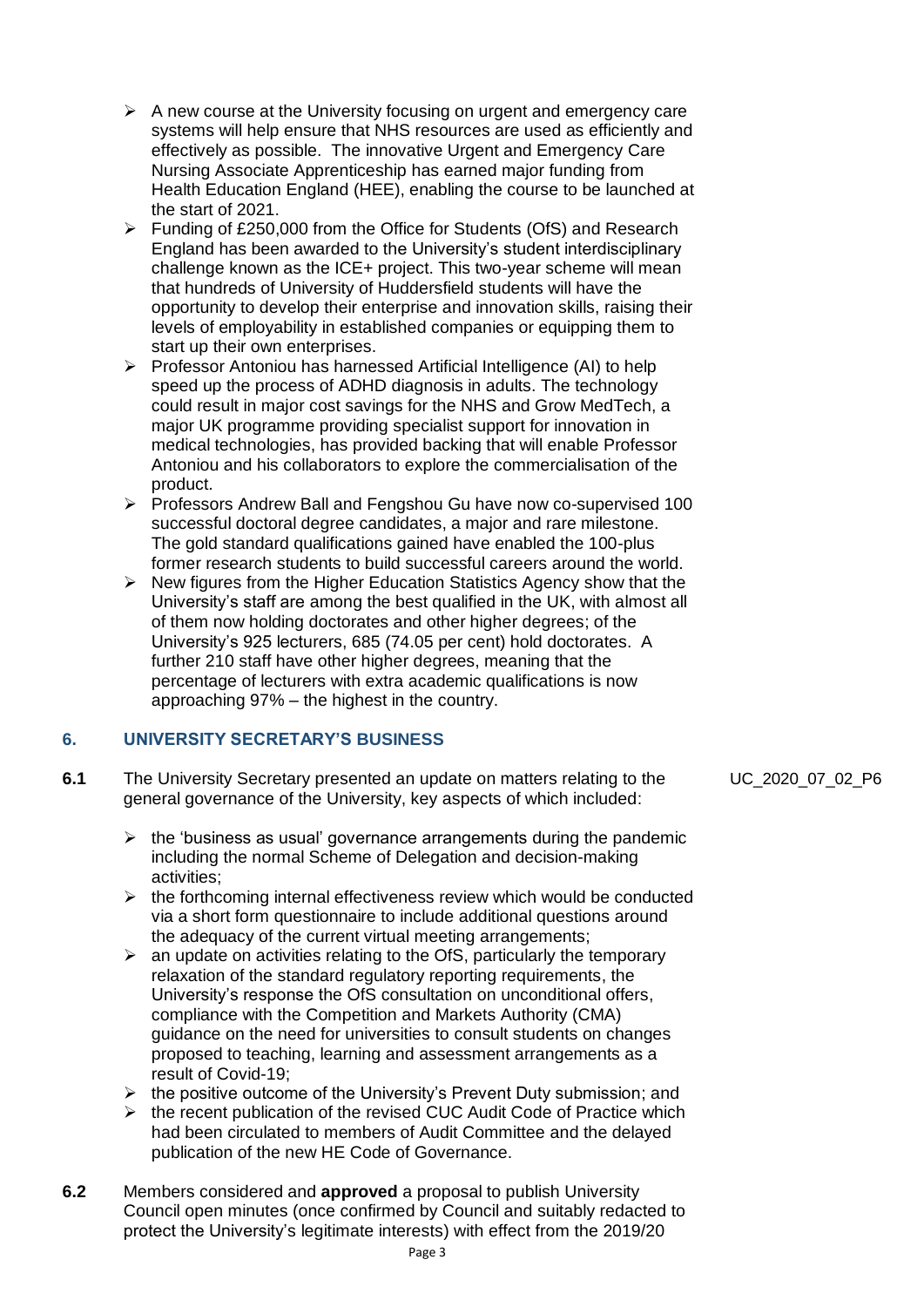academic year**.** It was noted that the proposal, which was recommended by the Governance and Membership Committee and supported by the University's Information Governance Group and Senior Leadership Team (SLT), arose from a recent audit of compliance against the Information Commissioner's Office (ICO) model publication scheme for HEIs, and was underpinned by sector research on the publication of Council/committee minutes.

**6.3** The University Secretary reported that the HSU proposal to change the charitable status of the HSU had been delayed until the next academic year, pending approval from the Department of Education.

# **COVID-19 RESPONSE**

# **7. PLANNING FOR TEACHING AND LEARNING ACTIVITY**

- **7.1** The Vice-Chancellor expressed his appreciation to University staff and students on the way they had responded to the challenged presented by Covid-19. It was noted that 97.5% of students had progressed compared with last year and that the vast majority of those who had yet to progress were subject to extenuating circumstances which would be addressed over the summer.
- **7.2** Council received a detailed briefing on work in preparation for the 2020/21 academic year led by the Teaching and Learning 2020 Task and Finish Group, particularly:
	- $\triangleright$  the overriding principle to deliver as much face-to-face teaching as practicably, and as safely, as possible;
	- $\triangleright$  the twelve individual workstreams reporting into the Task and Finish Group including;
		- pedagogy and the dissemination of good practice in assessment and differential attainment;
		- training for teaching staff; the development of the Moving Your Module Online (MYMO) course and other digital resources supported by training courses and one to one assistance on virtual tools;
		- the implementation of Microsoft Teams as the main interaction tool;
		- support for students such as onboarding training in the virtual environment, digital scholarships, work to mitigate any adverse impact on disadvantaged students, accessibility considerations and online induction;
		- communications including live FAQs;
		- general logistics and building recommissioning; in response to a member's query, it was noted that staff would return to campus on a phased basis dependent on need and campus capacity;
		- the timetabling of both on-line and face-to-face sessions;
		- international factors particularly accommodation and quarantine arrangements; and
		- the maintenance of statutory and regulatory frameworks and quality and standards.
- **7.3** The likelihood of the University retaining some of its virtual practices was discussed; the Pro Vice-Chancellor for Teaching and Learning confirmed that the pedagogy working group was addressing this and that the University was likely to continue with many of the changes that were beneficial to staff and students such as digital assessment practices. The Deputy Vice-Chancellor highlighted that the innovative blended learning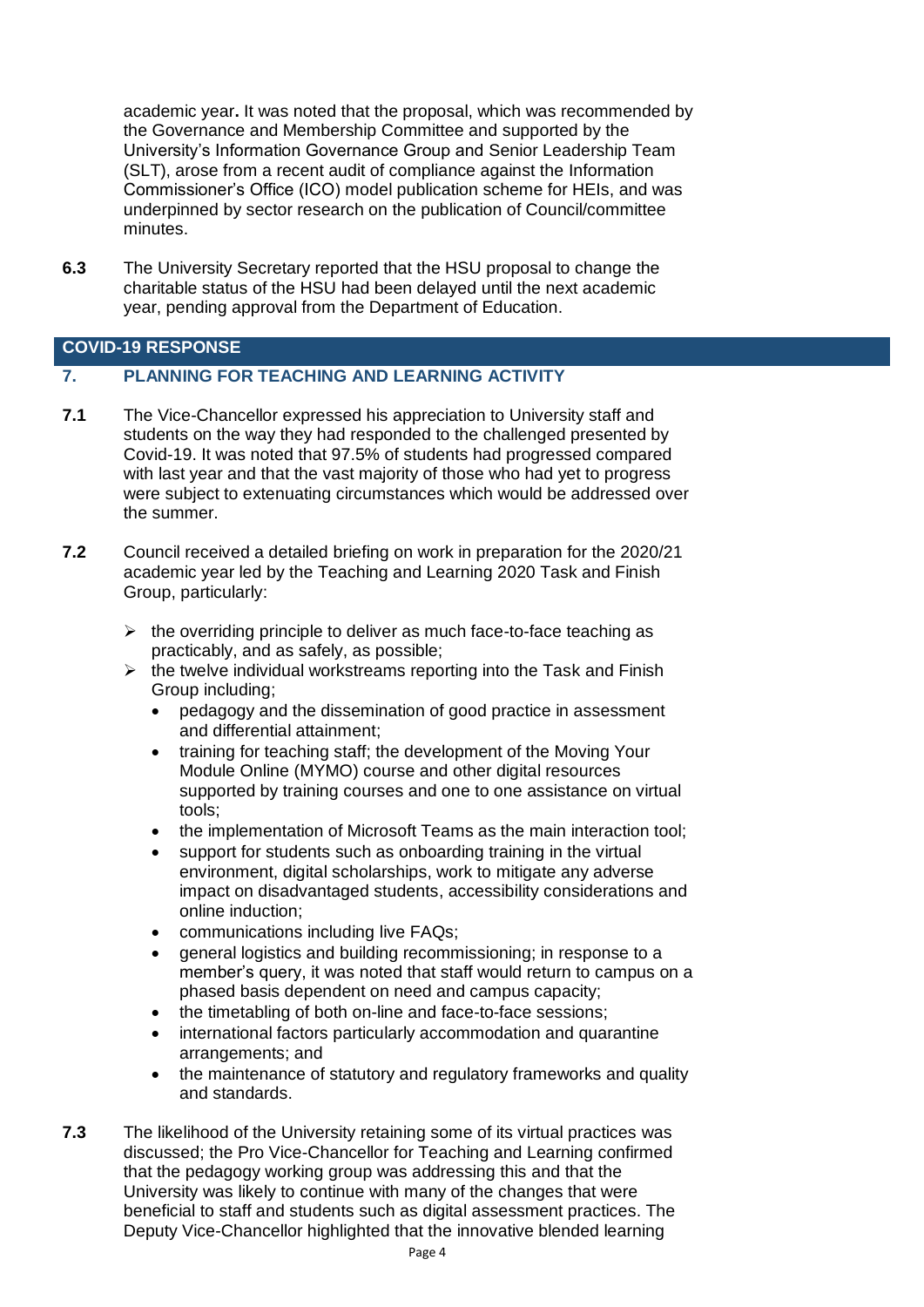Nursing programme, which covered the North West, North East Lincolnshire, Yorkshire and the North East, was indicative of the opportunities afforded by the recent digital transformation. Members expressed concern over the importance of social interaction as part of the student experience and noted that staff/student interaction would likely change over time, with less focus on large lecture activity in favour of more interactive discussion/seminar groups.

# **8. ACADEMIC QUALITY AND STANDARDS**

**8.1** Members considered a report from the Director of Registry regarding measures that had been introduced (following consultation with the HSU) to allow the University to continue to meet its obligations on academic quality and standards, whilst supporting students in these challenging times. Measures included a safety net policy to ensure no student achieved a lower classification due to Covid-19 than the outcome indicated by their performance in other years of study, a set of emergency regulations to ensure consistency and rigour in making decisions about student progression and awards, and protocols for approving and monitoring alternative assessment methods.

# **9. RESEARCH MATTERS**

- **9.1** The Pro Vice-Chancellor for Research and Enterprise reported on the delayed timelines for both the Research Excellence Framework (REF) and Knowledge Exchange Framework (KEF). Members observed the positive projected outcome in terms of Output GPA (Grade Point Average) for virtually all Units of Assessment and that efforts were now focussed on Environment Statements and collating evidence for Impact Case Studies. It was also noted that the University Knowledge Exchange Group (UKEG) had been established to oversee all aspects of KEF reporting and delivery and reported to Senate via the University Research Committee
- **9.2** Members were appraised of the new processes for postgraduate research (PGR) students that had been introduced to mitigate the adverse impact of Covid-19, including fast-track extension/suspension requests and extensions to fee waiver scholarships and University bursaries, as appropriate. The Pro Vice-Chancellor for Research and Enterprise confirmed that examination vivas had moved entirely online and this would likely continue post Covid. Furthermore, increased contact with supervisors and their PGR students and an increase in take-up of supervisor and internal examiner training courses had been observed since the move online. With regard to research continuity planning, it was reported that the vast majority of staff within the Research and Enterprise Service were able to work from home effectively and that research activities which required access to specialist facilities on campus were gradually being reinstated subject to strategic priorities and risk assessment.

# **10. APPLICATIONS, ENROLMENTS AND RETENTION**

**10.1** The Deputy Vice-Chancellor briefed Council on the improved retention rates for new undergraduate HEU students which, together with encouraging student progression data, were positive indicators for students returning in September 2020. It was reported that the status of HEU undergraduate firm acceptances for the 2020/21 academic year had significantly improved since the UCAS deadline of 18 June and that University colleagues were now focussing their efforts on preparations for Clearing.

UC\_2020\_07\_02\_P8

UC\_2020\_07\_02\_P9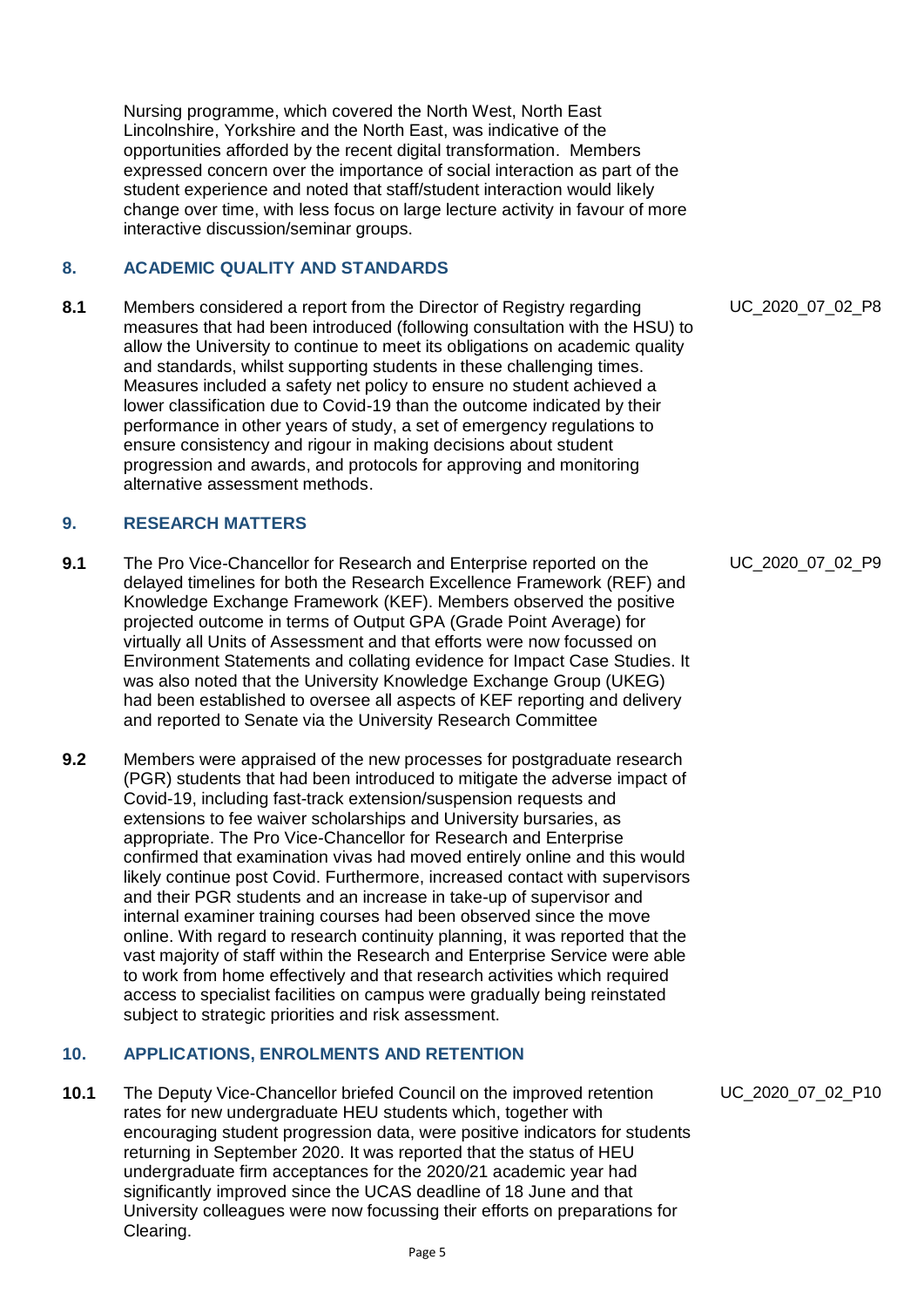# **11. INTERNATIONAL RECRUITMENT**

**11.1** Members were reminded that 2019/20 had been a record year for international recruitment and that the University had also recruited record numbers of international students into the International Study Centre (ISC). Whilst it was reported that applications for 2020/21 were significantly ahead of this time last year, there were many obstacles to international students joining the University in September 2020 including overseas English language test and visa application centre closures, economic uncertainty, quarantine arrangements and competition from Russell Group universities. As a consequence, firm acceptances were down on last year and the Pro Vice-Chancellor for International presented a range of student number projections and income scenarios for 2020/21. The provision of additional programmes with a January 2020 start date was also noted. Members discussed potential students' concerns regarding the proportion of face-toface versus online teaching, noting that recent HE Sector surveys indicated that this was a key deciding factor. The University's intention to deliver as much face-to-face teaching, in line with Government guidelines, was reiterated.

# **12. BUDGET FOR THE YEAR ENDING 31 JULY 2021**

- **12.1** The Director of Finance briefed Council on the University's financial KPIs benchmarked against the 2018/19 sector results which showed the University had continued to maintain its strong financial position. It was noted that the number of providers in the sector had significantly increased since 2017/18 which made for a less meaningful comparison in some areas. Members were briefed on the provisional budget assumptions including a reduction in teaching grant, the removal of tuition fee growth beyond the current year's forecast, an overall increase in the total staff and non-pay costs, provision for the expenditure related to the Estates and Digital Plans and investment in growth areas. The Director of Finance reported that a paper on a final budget would be presented to Council in November for approval, for submission to the Office for Students (OfS) in December. In response to a query on a potential reduction in tuition fees, the Vice-Chancellor confirmed the sector position that arrangements were in place to continue to deliver quality provision.
- **12.2** It was noted that, whilst considerable non-pay savings had already been identified during recent discussions with Schools and Services, notwithstanding the University's position of financial strength relative to the sector, significant savings were still required. The Director of HR appraised Council on current pay award negotiations and the Voluntary Severance Scheme which had been launched on 18 June to help mitigate the current financial implications for the University.
- **12.3** Having reflected on various budget scenarios according to varying recruitment levels, members considered the provisional budget proposal (reviewed in detail by EFC at its meeting on 19 June) to reduce operating costs, defer non-essential capital expenditure\*, which would enable the University to manage the short-term perturbation due to Covid-19 whilst supporting the longer-term strategy.\* The Director of Marketing and Communications also reported that feedback from the June virtual Open Day event and new prospectus requests were positive. Members resolved to **approve** the provisional budget, subject to revisiting the matter at the November Council meeting.

UC\_2020\_07\_02\_P11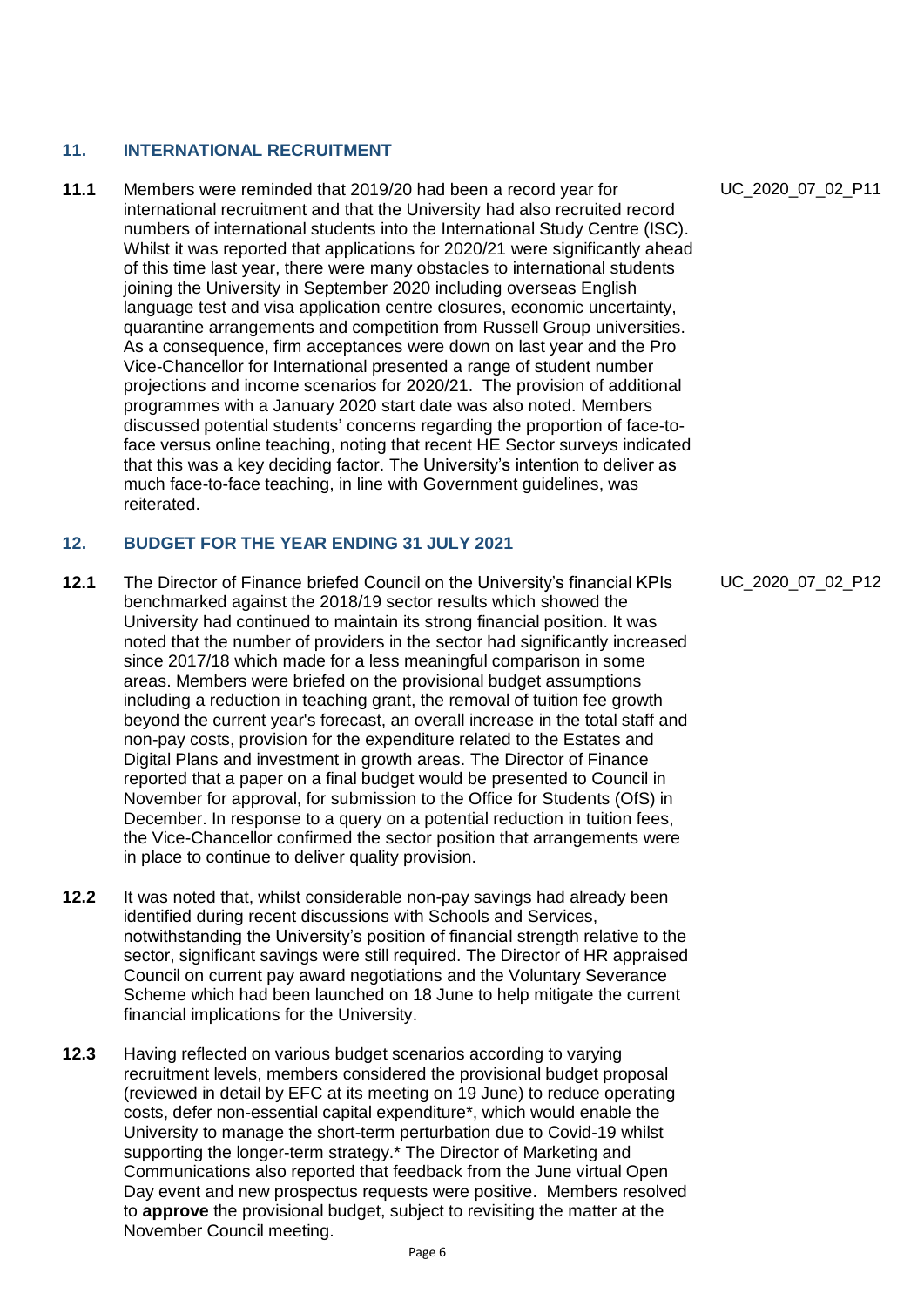Professor Jill Johnes left the meeting. Members agreed to take the following two agenda items out of order.

# **GROWTH AND EFFICIENCY**

## **13. ESTATES MATTERS**

- **13.1 Revised Capital Plan:** the Acting Director of Estates and Facilities presented the revised Capital Plan 2018-2032 since its previous approval by Council in July 2019. It was highlighted that the Plan had been reassessed in light of the current external environment with a view to reducing capital expenditure in the short-term to conserve cash resources. The key changes were highlighted as follows:
	- ➢ Reprofiled spend for the 2019/20 and 2020/21 academic years, together with clarification on committed expenditure and business critical projects;
	- $\triangleright$  a number of deferred capital projects, which would commence on site between January and May 2021, subject to Council approval in November 2020; and
	- ➢ changes to proposed acquisitions.\*
- **13.2** Council resolved to **approve** the revised Capital Plan, together with approval for the specific elements detailed below, as recommended by EFC.

| Project                                              | 2019/20  | 2020/21 | 2021/22 | <b>Total</b> |
|------------------------------------------------------|----------|---------|---------|--------------|
| Queen Street Infrastructure                          | 683      | 200     |         | £883k        |
| Barbara Hepworth Building                            | 2,204    | 1,000   |         | £3,204k      |
| Re-model CAB/Steinitz                                | 50       | 350     |         | £400k        |
| <b>Re-model Queen Street Studios</b>                 | 2,725    | 975     |         | £3,750k      |
| Joseph Priestley Science Building                    | 500      | 200     | 306     | £1,006k      |
| Southgate Site Acquisition                           |          | 4,800   |         | £4,800k      |
| Sovereign Design House                               | 1,025    | 50      |         | £1,075k      |
| Film School                                          | 50       | 900     | 49      | £999k        |
| Harold Wilson Building (re-model)                    | 50       | 550     |         | £600k        |
| Projects deferred to Nov 2020 (shown in amber below) |          |         |         |              |
| Oastler Teaching block                               | 590      | 250     |         | £840k        |
| Re-model Science Building                            | 50       | 1,700   | 405     | £2,155k      |
| Re-model Technology Block                            | 300      | 6,600   | 100     | £7,000k      |
| Technology Block Façade                              | 50       | 900     | 50      | £1,000k      |
| Campus Infrastructure                                | 500      | 500     | 500     | £1,500k      |
| <b>External Landscape</b>                            | 1,000    | 250     | 650     | £1,900k      |
| Carbon Plan                                          | 10       | 150     | 150     | £310k        |
| Refurbishment of Lockside - plant                    | 50       | 900     | 300     | £1,250k      |
| Acquisitions                                         | 200      | 1,830   | 3,000   | £4,000k      |
| <b>Total deferred expenditure</b>                    | £13,080k |         |         |              |

**13.3** The Acting Director of Estates and Facilities updated members on a range of capital projects, acquisitions and disposals outlined in Paper UC\_2020\_07\_02\_P17.2.\*

UC\_2020\_07\_02\_P17.2

# **14. DIGITAL PROJECT PLAN**

**14.1** The Deputy Vice-Chancellor reported that, due to the reprioritisation and pausing of some projects in favour of business continuity projects in response to Covid-19, the new request for the financial year 2020/21 was for c.£2.5m which was lower than the usual annual allocation It was noted **U**UC\_2020\_07\_02\_P18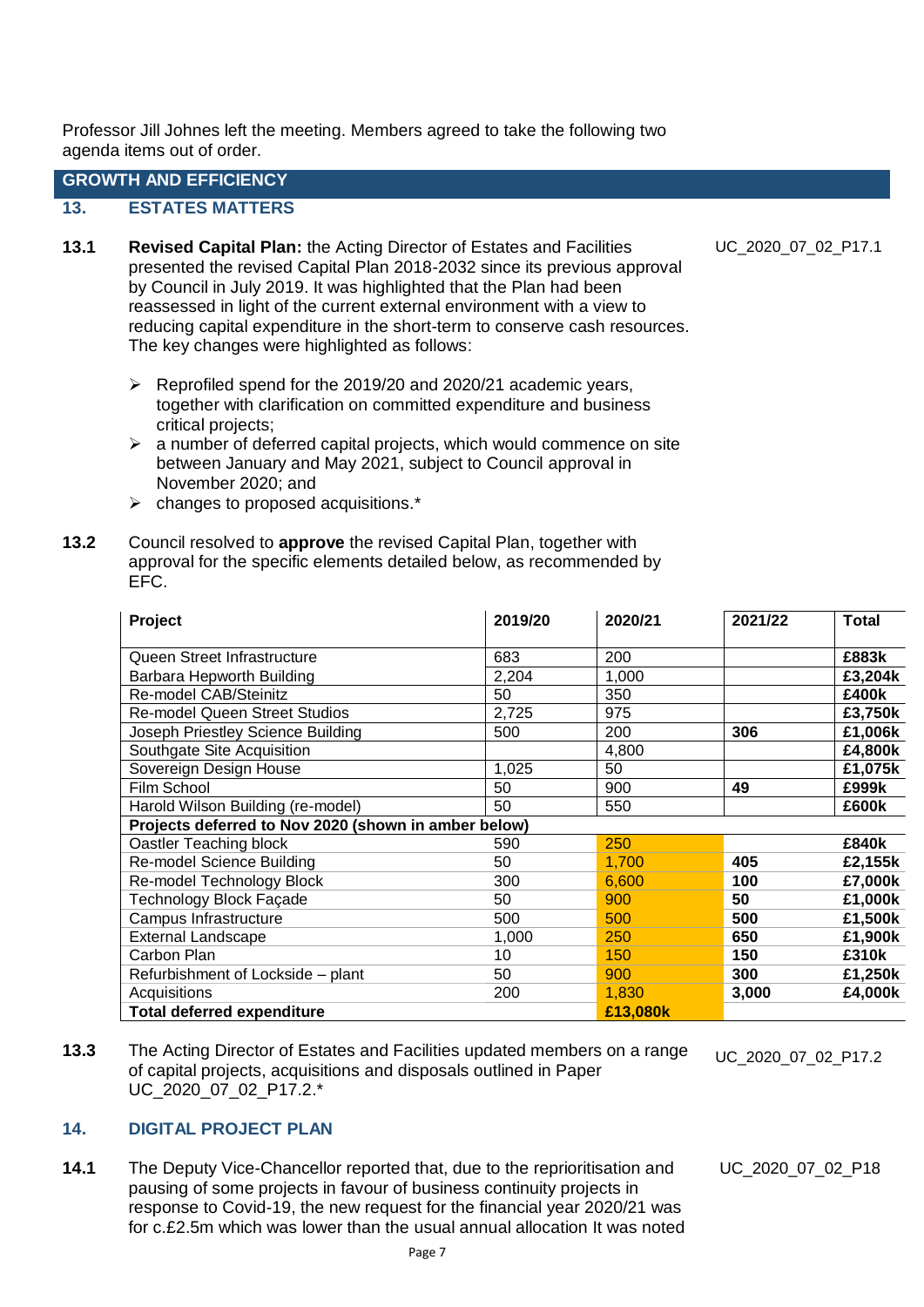that the total Plan expenditure was expected to be £5.65m including projects carried forward. Specific approval was sought for the University to progress with foundation work (cloud SIP trunking) for the telephone replacement project, prior to providing a full business case in September 2020.

**14.2** Council resolved to **approve** the University Digital Strategy Investment Profile for 2020/21, including the foundation work for the telephone replacement project, as recommended by EFC.

Baroness Kathryn Pinnock left the meeting

| <b>INSPIRING</b> |                                     |
|------------------|-------------------------------------|
|                  | <b>STUDENTS' UNION (HSU) REPORT</b> |

UC\_2020\_07\_02\_P13

- **15.1** The outgoing SU President presented highlights from the HSU, including:
	- $\triangleright$  significant progress in improving student engagement levels and the achievement of most KPIs despite the impact of Covid-19;
	- $\triangleright$  the outcome of an analysis of the number of commuter students engaging with HSU via the "Community Engagement Measure" which showed that they were underrepresented in most areas; this would be a key focus for 2020/21.
	- $\triangleright$  changes in delivery methods and new ways to engage with students during lockdown;
	- $\triangleright$  the provision of a letter to 870 students who have "created change" setting out their personalised training and development with HSU accreditation from the Kirklees Volunteering Quality Award; and
	- $\triangleright$  ongoing work with accommodation providers regarding the use of flexible contracts in the event of a second peak of Covid-19.

The Vice-Chancellor thanked the outgoing SU President and his fellow Officers for their outstanding contribution to the work of the University and HSU.

# **16. STUDENT PROTECTION PLAN 2020/21**

**16.1** The Deputy Vice-Chancellor presented the Student Protection Plan for 2020/21 which, whilst the overall risk position remained as per the previous year, had been enhanced to provide greater clarity on some elements of risk management and collaborative provision. Council resolved to **approve** the Plan in line with the recommendation from SLT, Audit Committee and Senate. UC\_2020\_07\_02\_P14

#### **FINANCIAL SUSTAINABILITY**

#### **17. FINANCIAL REPORT**

**17.1** Members noted the management accounts for the period to 30 April 2020. UC\_2020\_07\_02\_P15

# **18. REVISED DONATIONS POLICY**

**18.1** Council considered the changes to the Donations Policy which had been made to strengthen the consideration, due diligence and approval mechanism and to clarify that the University did not normally make donations and only accepted donations from organisations as set out in its ethical investment policy. Members resolved to **approve** the revised UC\_2020\_07\_02\_P16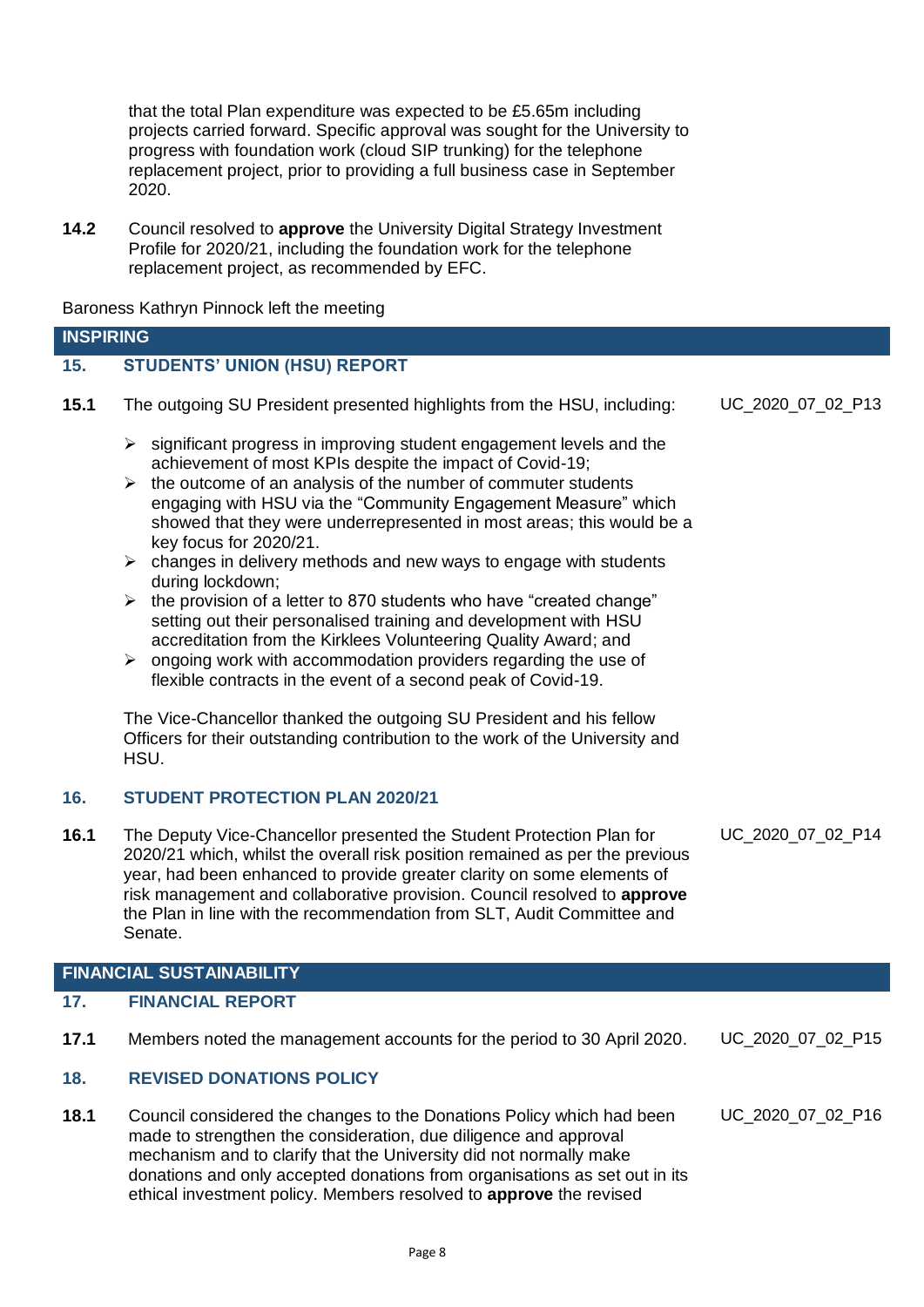Policy, subject to a further amendment to include reference to the 2010 Equality Act.

**GROWTH AND EFFICIENCY (CONTINUED)**

- **19. REVISED FREEDOM OF SPEECH AND EXTERNAL SPEAKERS POLICY**
- **19.1** Members considered and **approved** the revised Policy, as recommended by SLT and Senate, which had been amended to reference the University's virtual teaching, learning, meeting and event environments. UC\_2020\_07\_02\_P19

Professor Jill Johnes re-joined the meeting.

# **20. HUMAN RESOURCES MONITORING REPORT**

- **20.1** The Director of HR presented the highlights from the annual report, noting that a revised approach would be implemented going forward due to the limited availability of benchmarking data. Key aspects included:
	- $\geq$  an increase in permanent staffing by 3%, predominately due to replacing some staff on lower grades after the 2017 Voluntary Severance Scheme (VSS);
	- $\triangleright$  a slight fall in turnover to 9.6% (from 9.8% in 2017/18);
	- $\triangleright$  an increase in the overall use of fixed term contracts as a percentage of the workforce from 9.3% to 12.27%. This increase included the temporary increase of fixed term contracts due to the need for some staff to see out their teaching commitments after VSS;
	- $\triangleright$  an increase in the average number of days to fill a vacancy to above the sector average due to issues with a small number of requisitions that were kept open for longer than usual due to visa issues and readvertising.
	- $\geq$  an increase in the average days per permanent employee lost through sickness absence to 7 from 6.22.
	- $\triangleright$  under-representation of female staff at senior levels with a salary differential of 4.22%. Females earn more than their male counterparts in academic grade 7 and research grade 9 and in support grades 4, 5 and 10; and
	- ➢ a reduction in the mean gender pay gap to 20.96% from 21.26% and the median gap to 16.22% from 20.96%.

In response to a member's query about the availability of a BAME and LGBTQ+ pay gap report, the Director of HR confirmed that this would fall within the Equality, Diversity and Inclusion (EDI) Committee's remit.

**20.2** Members were briefed on the raft of wellbeing initiatives and support available to staff and the intention to issue an all staff survey to obtain feedback about health and wellbeing during lockdown.

# **21. HEALTH AND SAFETY REPORT**

- **21.1** Council received an update on health and safety matters since the March meeting, particularly:
	- $\triangleright$  the extensive work being carried out by the Health and Safety Team in relation to Covid-19;
	- $\triangleright$  the review of fire safety risk management;
	- ➢ arrangements for first aid requalification training and web-based health and safety awareness resource;

UC\_2020\_07\_02\_P21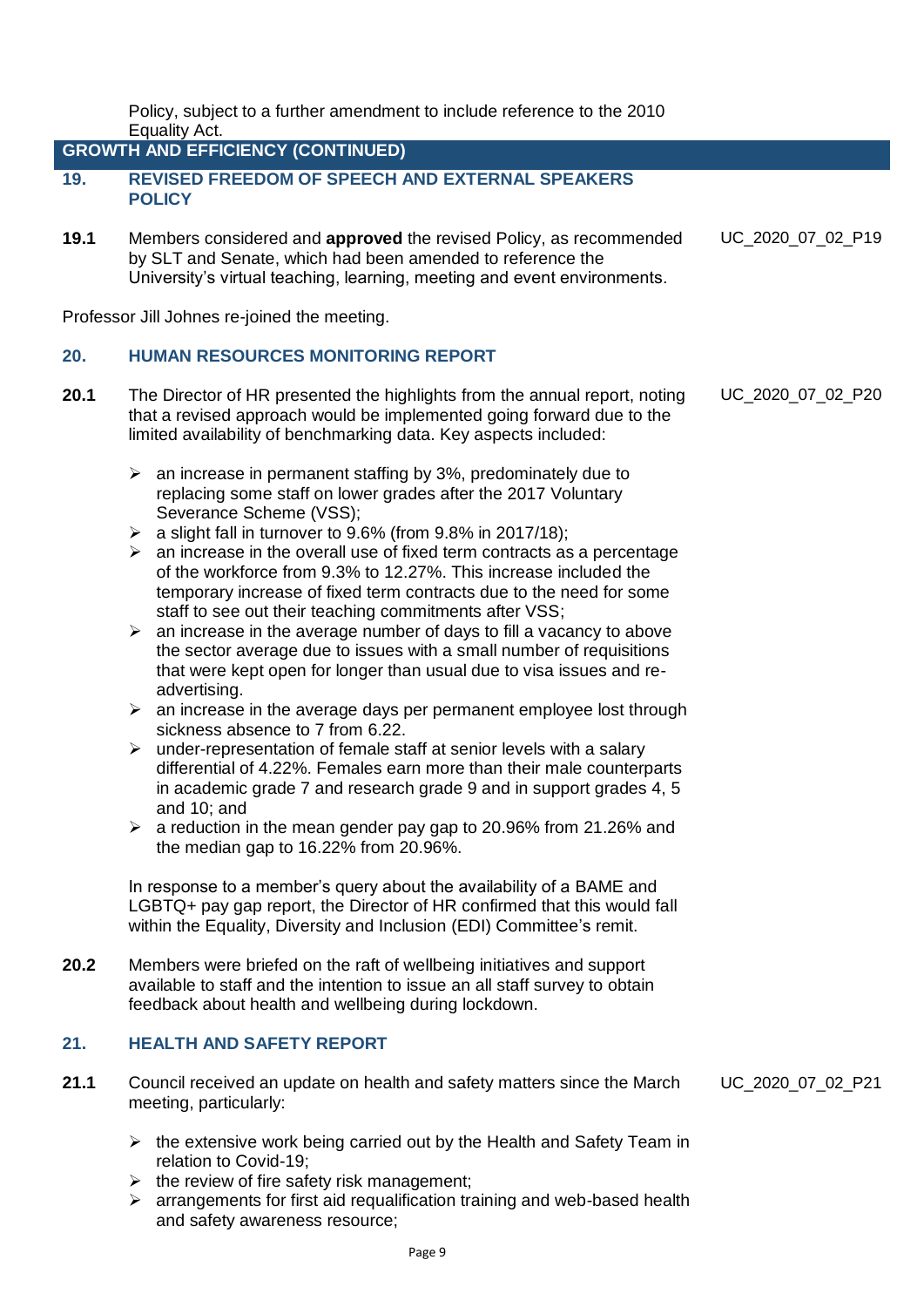- $\triangleright$  the radiation protection report; and
- ➢ a summary of recent RIDDOR reportable incidents (noting that no follow up had been received from the HSE to date).

Richard Quayle left the meeting.

# **OTHER COUNCIL MATTERS:**

### **22. COUNCIL AND COMMITTEE TERMS OF REFERENCE AND MEMBERSHIP**

- **22.1** The University Secretary briefed members on the general principles behind the holistic review of Council and sub-committee terms of reference, including consistency of wording and quorum rules across the piece, stronger links between the membership of Council and its committees and ensuring that business was considered by the Committee most able to give full consideration dependent on its terms of reference and membership profile. Particular attention was drawn to the proposals for Senate representation on Council which were in line with standard practice across the sector. It was noted that the University had historically worked to academic staff members on Council being members of Senate, but over time had drifted away from this.
- **22.2** Members resolved to **approve** the revised membership proposals for University Council.

Richard Quayle re-joined the meeting.

**22.3** The University Secretary highlighted that the CUC had recently published its revised Audit Code of Practice and that the outcome of a further review of the Audit Committee Terms would be presented to the Committee at the September 2020 meeting. Concerns expressed by the Audit Committee regarding the removal of health and safety oversight from its Terms were also reported and it was noted that this was not specifically referenced in the CUC's model Terms, along with other similar legislative and compliance issues, but that these matters would be addressed via the annual cycle of Committee business. Members resolved to **approve** the revised Terms of Reference for University Council and its sub-committees.

# **23. REAPPOINTMENT OF THE INTERNAL AUDITORS**

**23.1** Council resolved to **approve** the appointment of UNIAC as the University's internal auditors for the 2020/21 academic year as per the Audit Committee's recommendation.

# **24. COMMITTEE MINUTES**

**24.1** The minutes of the following meetings were noted:

Audit Committee, 11 June 2020; Estates & Finance Committee, 19 June 2020; Governance & Membership Committee, 11 June 2020; and Summary of the Senate minutes, 24 June 2020.

The Chair confirmed that the Senior Staff Remuneration Advisory Committee and the Senior Post Holder Remuneration Committee had met earlier that day, reports from which would be presented to the November

UC\_2020\_07\_02\_P22

UC\_2020\_07\_02\_P23